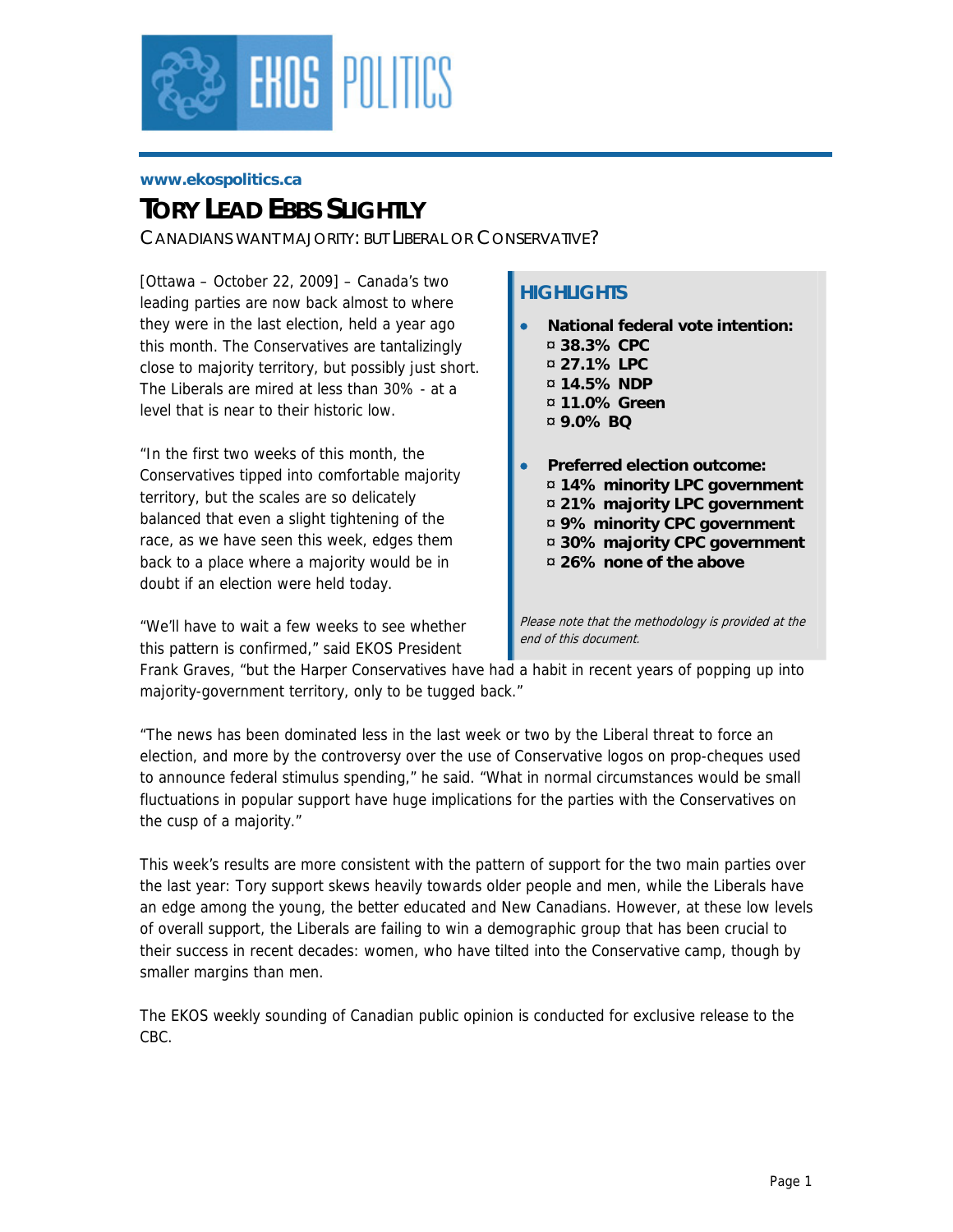

The irony is that while a majority of Canadians favour a majority government, not surprisingly they are divided over who should form it. When offered a choice between a majority Conservative or minority Liberal government, the least favoured option was the one we currently have: a Tory minority.

On the other hand more Canadians prefer some sort of Conservative government at the moment to a Liberal government, whether minority or majority.

"Canadians are currently in a period of deep dissatisfaction with their political system and the options it is providing to them as voters," said Graves.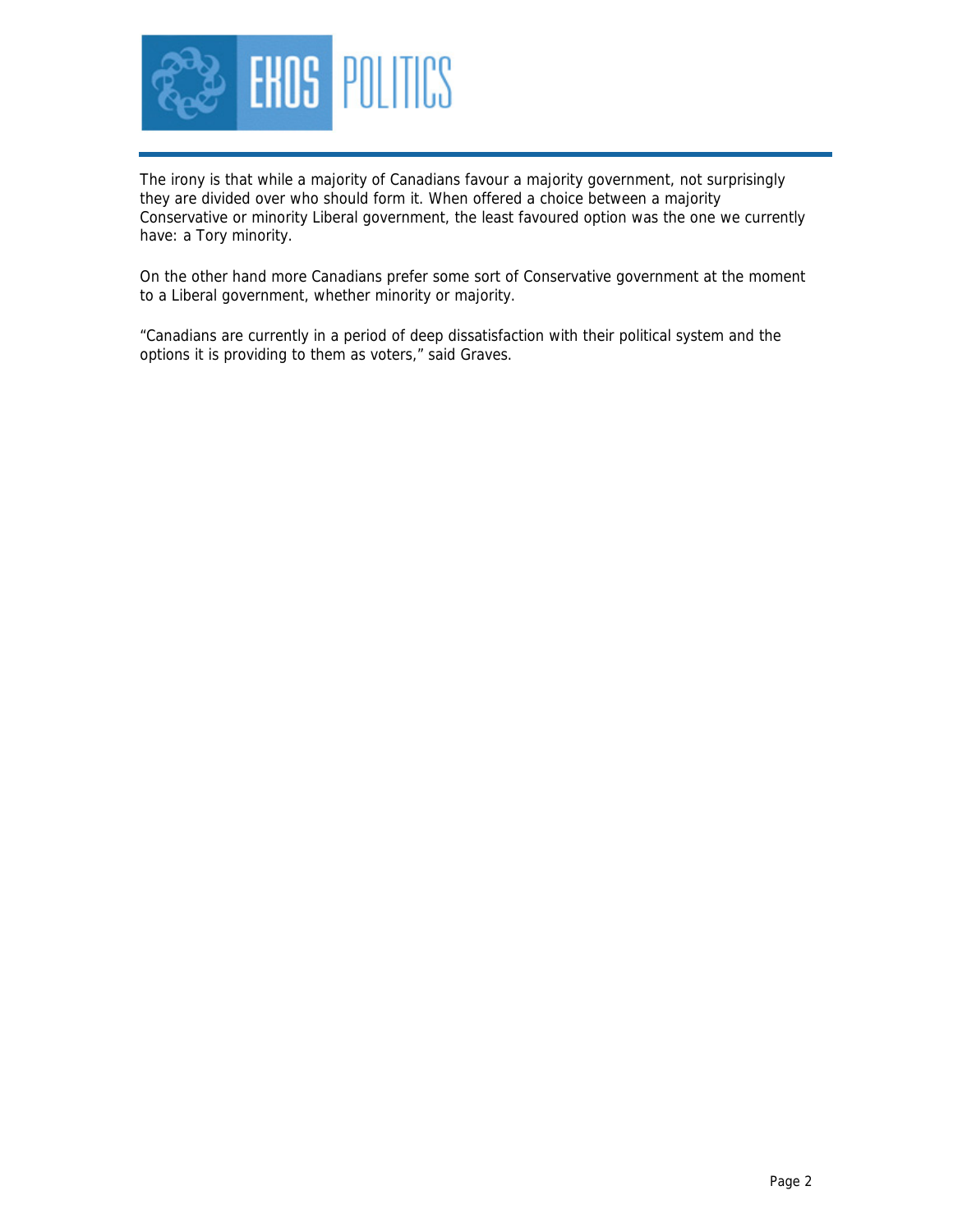

# **Top Line Results:**

# **Federal vote intention**

**Q.** If a federal election were held tomorrow, which party would you vote for?





Copyright 2009. No reproduction without permission *Note: The data on federal vote intention are based on decided voters only. Our survey also finds that 14.4% of Canadians are undecided/ineligible to vote.*

**BASE:** Decided voters; most recent data point Oct. 14-20 (n=2779)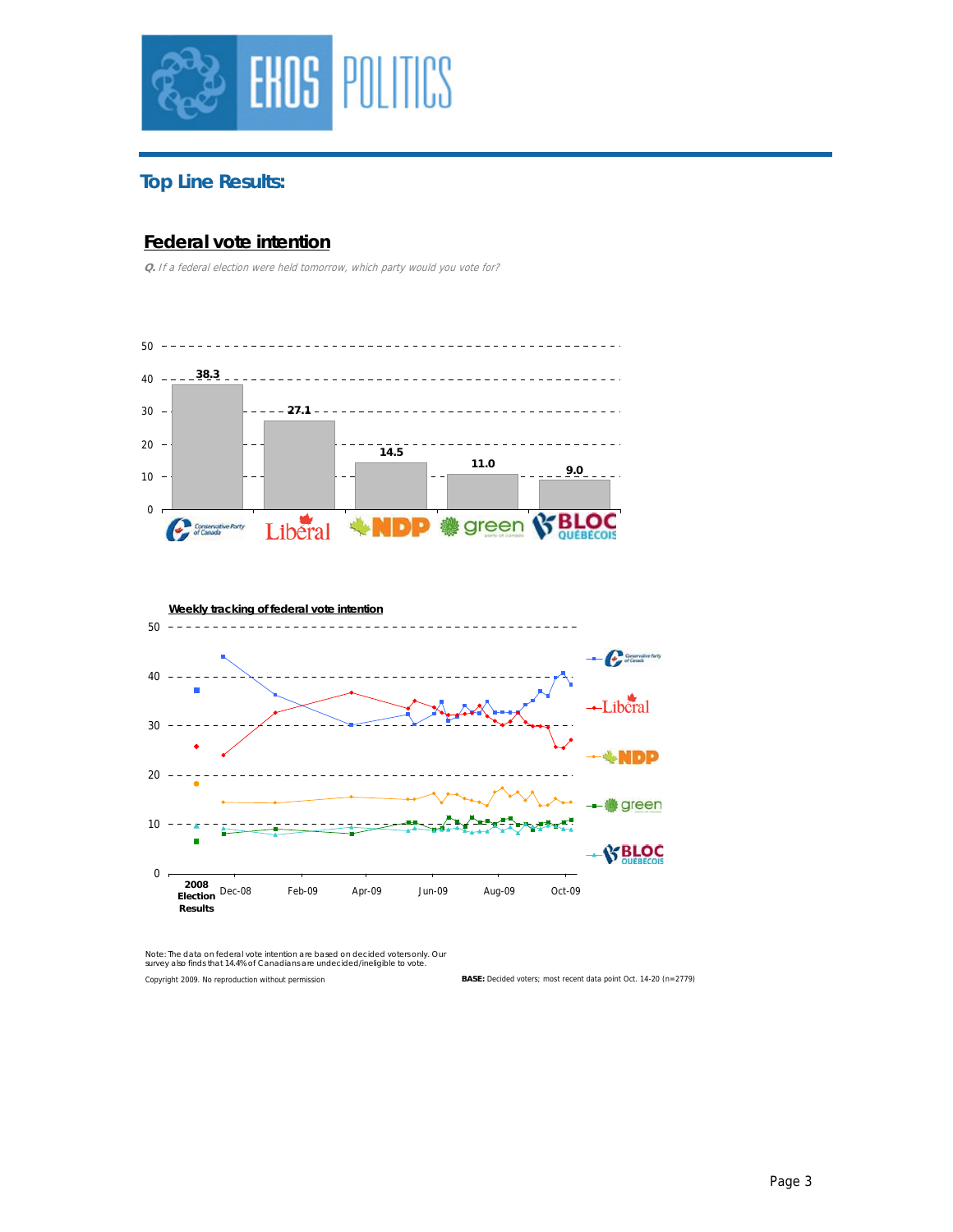

## **Preferred outcome for next election**

**Q.** Which of the following potential outcomes of the next federal election do you think would be BEST?



Copyright 2009. No reproduction without permission NOTE: There is also 26% that "prefers none of the above" options

**BASE:** Canadians; most recent data point Oct. 14-20 (n=3270)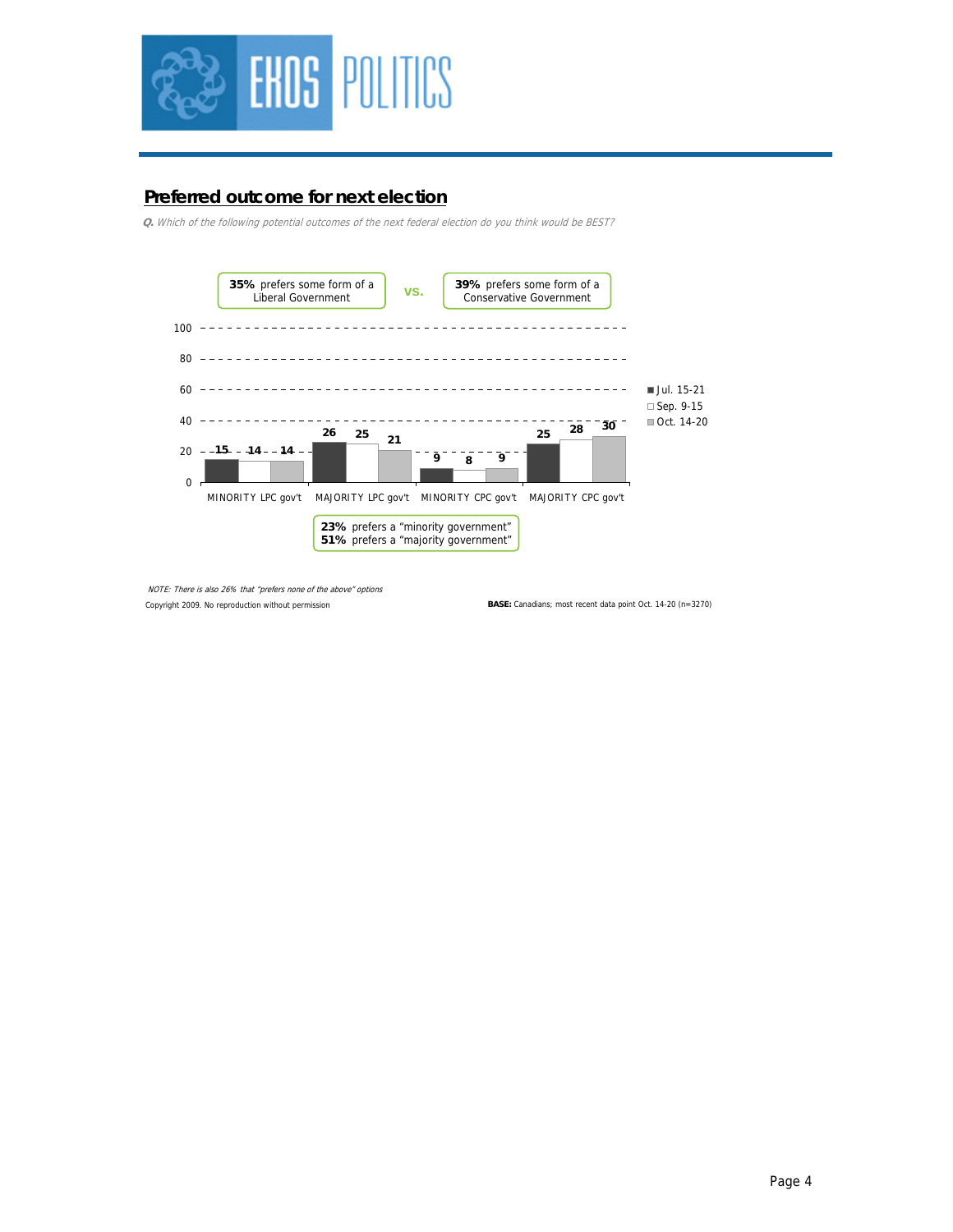

# **Detailed Tables:**

#### **National Federal Vote Intention**

|                       | $C_{\mathcal{F}}$ Standard Refs. | Liberal | <b>+NDP</b> | <b>卷</b> green | <b>SS BLOC</b> | Sample<br>Size | Margin<br>of Error<br>$(+/-)$ |
|-----------------------|----------------------------------|---------|-------------|----------------|----------------|----------------|-------------------------------|
| <b>NATIONALLY</b>     | 38.3%                            | 27.1%   | 14.5%       | 11.0%          | 9.0%           | 2779           | 1.9                           |
| <b>REGION</b>         |                                  |         |             |                |                |                |                               |
| British Columbia      | 37.5%                            | 25.4%   | 24.9%       | 12.1%          | 0.0%           | 307            | 5.6                           |
| Alberta               | 59.5%                            | 21.7%   | 8.3%        | 10.5%          | 0.0%           | 269            | 6.0                           |
| Saskatchewan/Manitoba | 54.1%                            | 16.7%   | 22.6%       | 6.6%           | 0.0%           | 181            | 7.3                           |
| Ontario               | 41.8%                            | 31.6%   | 14.1%       | 12.5%          | 0.0%           | 1054           | 3.0                           |
| Quebec                | 23.1%                            | 23.1%   | 8.0%        | 10.0%          | 35.8%          | 773            | 3.5                           |
| Atlantic Canada       | 32.0%                            | 36.6%   | 22.4%       | 9.0%           | 0.0%           | 195            | 7.0                           |
| <b>GENDER</b>         |                                  |         |             |                |                |                |                               |
| Male                  | 42.3%                            | 24.8%   | 12.8%       | 10.7%          | 9.4%           | 1337           | 2.7                           |
| Female                | 34.4%                            | 29.4%   | 16.2%       | 11.3%          | 8.7%           | 1442           | 2.6                           |
| AGE                   |                                  |         |             |                |                |                |                               |
| < 25                  | 19.5%                            | 26.0%   | 19.7%       | 22.5%          | 12.3%          | 261            | 6.1                           |
| $25 - 44$             | 36.1%                            | 25.1%   | 16.3%       | 12.4%          | 10.0%          | 993            | 3.1                           |
| 45-64                 | 40.9%                            | 29.1%   | 11.8%       | 9.4%           | 8.8%           | 992            | 3.1                           |
| $65+$                 | 48.8%                            | 27.9%   | 13.1%       | 4.6%           | 5.6%           | 533            | 4.2                           |
| <b>EDUCATION</b>      |                                  |         |             |                |                |                |                               |
| High school or less   | 36.9%                            | 20.9%   | 17.1%       | 12.7%          | 12.5%          | 711            | 3.7                           |
| College or CEGEP      | 42.1%                            | 24.0%   | 15.3%       | 11.2%          | 7.4%           | 948            | 3.2                           |
| University or higher  | 36.1%                            | 33.6%   | 12.3%       | 9.8%           | 8.3%           | 1119           | 2.9                           |
| METROPOLITAN CANADA   |                                  |         |             |                |                |                |                               |
| Vancouver             | 40.4%                            | 30.3%   | 20.9%       | 8.5%           | 0.0%           | 106            | 9.5                           |
| Calgary               | 58.2%                            | 27.9%   | 6.9%        | 6.9%           | $0.0\%$        | 72             | 11.6                          |
| Toronto               | 43.9%                            | 33.3%   | 12.7%       | 10.0%          | 0.0%           | 321            | 5.5                           |
| Ottawa                | 46.2%                            | 34.4%   | 13.0%       | 6.4%           | 0.0%           | 125            | 8.8                           |
| Montreal              | 18.5%                            | 33.6%   | 9.2%        | 10.0%          | 28.7%          | 317            | 5.5                           |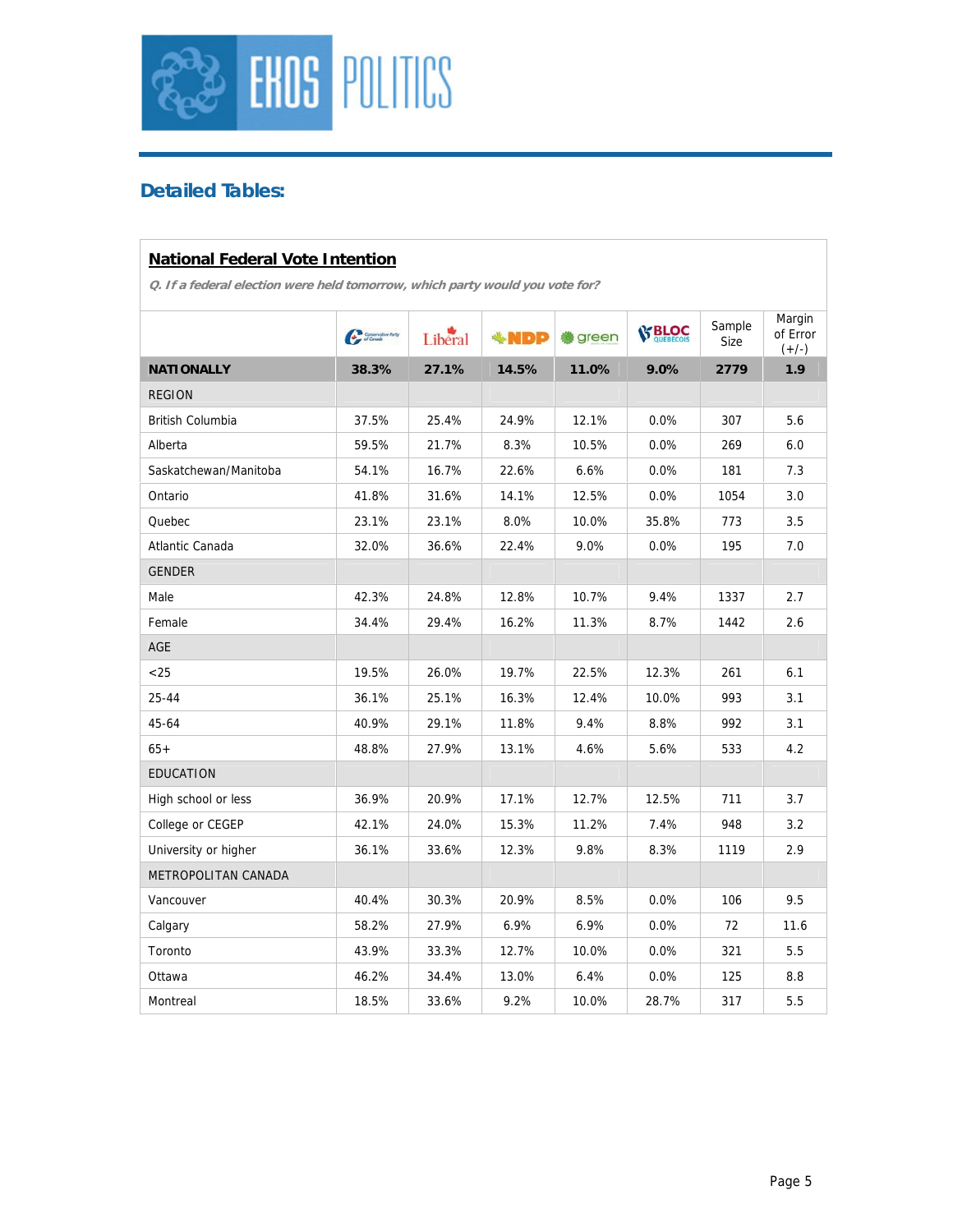

### **Federal Vote Intention – British Columbia**

| Margin<br>Sample<br>Liberal<br>of Error<br>green<br><b>Communities</b> Party<br><b>*NDP</b><br>Size<br>$(+/-)$<br><b>OVERALL</b><br>24.9%<br>12.1%<br>37.5%<br>25.4%<br>307<br>5.6<br><b>GENDER</b><br>7.9<br>Male<br>9.1%<br>156<br>45.3%<br>19.3%<br>26.3%<br>8.0<br>Female<br>27.5%<br>31.2%<br>23.9%<br>17.4%<br>151<br><b>AGE</b><br>17.7%<br>20.9<br>$<$ 25<br>24.0%<br>41.7%<br>16.6%<br>22<br>21.0%<br>21.9%<br>10.3<br>$25 - 44$<br>36.7%<br>20.4%<br>91<br>9.1<br>45-64<br>36.8%<br>30.0%<br>22.7%<br>10.5%<br>117<br>77<br>11.2<br>45.9%<br>24.4%<br>26.2%<br>3.5%<br>$65+$<br><b>EDUCATION</b><br>High school or less<br>61<br>32.5%<br>14.4%<br>38.5%<br>14.5%<br>12.6<br>9.1<br>College or CEGEP<br>39.0%<br>20.7%<br>23.7%<br>16.6%<br>115<br>University or higher<br>35.6%<br>20.3%<br>9.8%<br>131<br>8.6<br>34.3% |  |  |  |  |
|------------------------------------------------------------------------------------------------------------------------------------------------------------------------------------------------------------------------------------------------------------------------------------------------------------------------------------------------------------------------------------------------------------------------------------------------------------------------------------------------------------------------------------------------------------------------------------------------------------------------------------------------------------------------------------------------------------------------------------------------------------------------------------------------------------------------------------|--|--|--|--|
|                                                                                                                                                                                                                                                                                                                                                                                                                                                                                                                                                                                                                                                                                                                                                                                                                                    |  |  |  |  |
|                                                                                                                                                                                                                                                                                                                                                                                                                                                                                                                                                                                                                                                                                                                                                                                                                                    |  |  |  |  |
|                                                                                                                                                                                                                                                                                                                                                                                                                                                                                                                                                                                                                                                                                                                                                                                                                                    |  |  |  |  |
|                                                                                                                                                                                                                                                                                                                                                                                                                                                                                                                                                                                                                                                                                                                                                                                                                                    |  |  |  |  |
|                                                                                                                                                                                                                                                                                                                                                                                                                                                                                                                                                                                                                                                                                                                                                                                                                                    |  |  |  |  |
|                                                                                                                                                                                                                                                                                                                                                                                                                                                                                                                                                                                                                                                                                                                                                                                                                                    |  |  |  |  |
|                                                                                                                                                                                                                                                                                                                                                                                                                                                                                                                                                                                                                                                                                                                                                                                                                                    |  |  |  |  |
|                                                                                                                                                                                                                                                                                                                                                                                                                                                                                                                                                                                                                                                                                                                                                                                                                                    |  |  |  |  |
|                                                                                                                                                                                                                                                                                                                                                                                                                                                                                                                                                                                                                                                                                                                                                                                                                                    |  |  |  |  |
|                                                                                                                                                                                                                                                                                                                                                                                                                                                                                                                                                                                                                                                                                                                                                                                                                                    |  |  |  |  |
|                                                                                                                                                                                                                                                                                                                                                                                                                                                                                                                                                                                                                                                                                                                                                                                                                                    |  |  |  |  |
|                                                                                                                                                                                                                                                                                                                                                                                                                                                                                                                                                                                                                                                                                                                                                                                                                                    |  |  |  |  |
|                                                                                                                                                                                                                                                                                                                                                                                                                                                                                                                                                                                                                                                                                                                                                                                                                                    |  |  |  |  |
|                                                                                                                                                                                                                                                                                                                                                                                                                                                                                                                                                                                                                                                                                                                                                                                                                                    |  |  |  |  |

| Federal Vote Intention - Alberta<br>Q. If a federal election were held tomorrow, which party would you vote for? |                         |         |        |       |                       |                               |  |  |  |
|------------------------------------------------------------------------------------------------------------------|-------------------------|---------|--------|-------|-----------------------|-------------------------------|--|--|--|
|                                                                                                                  | <b>Car Storedartery</b> | Liberal | $*NDP$ | green | Sample<br><b>Size</b> | Margin<br>of Error<br>$(+/-)$ |  |  |  |
| <b>OVERALL</b>                                                                                                   | 59.5%                   | 21.7%   | 8.3%   | 10.5% | 269                   | 6.0                           |  |  |  |
| <b>GENDER</b>                                                                                                    |                         |         |        |       |                       |                               |  |  |  |
| Male                                                                                                             | 63.4%                   | 22.2%   | 3.8%   | 10.6% | 136                   | 8.4                           |  |  |  |
| Female                                                                                                           | 56.4%                   | 20.5%   | 13.0%  | 10.1% | 133                   | 8.5                           |  |  |  |
| <b>AGE</b>                                                                                                       |                         |         |        |       |                       |                               |  |  |  |
| $25$                                                                                                             | 45.4%                   | 23.4%   | 20.9%  | 10.3% | 18                    | 23.1                          |  |  |  |
| $25 - 44$                                                                                                        | 52.6%                   | 24.1%   | 12.4%  | 10.9% | 113                   | 9.2                           |  |  |  |
| 45-64                                                                                                            | 62.0%                   | 20.2%   | 4.2%   | 13.6% | 96                    | 10.0                          |  |  |  |
| $65+$                                                                                                            | 78.5%                   | 16.8%   | 2.2%   | 2.5%  | 42                    | 15.1                          |  |  |  |
| <b>EDUCATION</b>                                                                                                 |                         |         |        |       |                       |                               |  |  |  |
| High school or less                                                                                              | 62.6%                   | 12.7%   | 11.4%  | 13.4% | 58                    | 12.9                          |  |  |  |
| College or CEGEP                                                                                                 | 59.1%                   | 18.6%   | 7.3%   | 15.1% | 100                   | 9.8                           |  |  |  |
| University or higher                                                                                             | 58.9%                   | 28.1%   | 8.2%   | 4.8%  | 111                   | 9.3                           |  |  |  |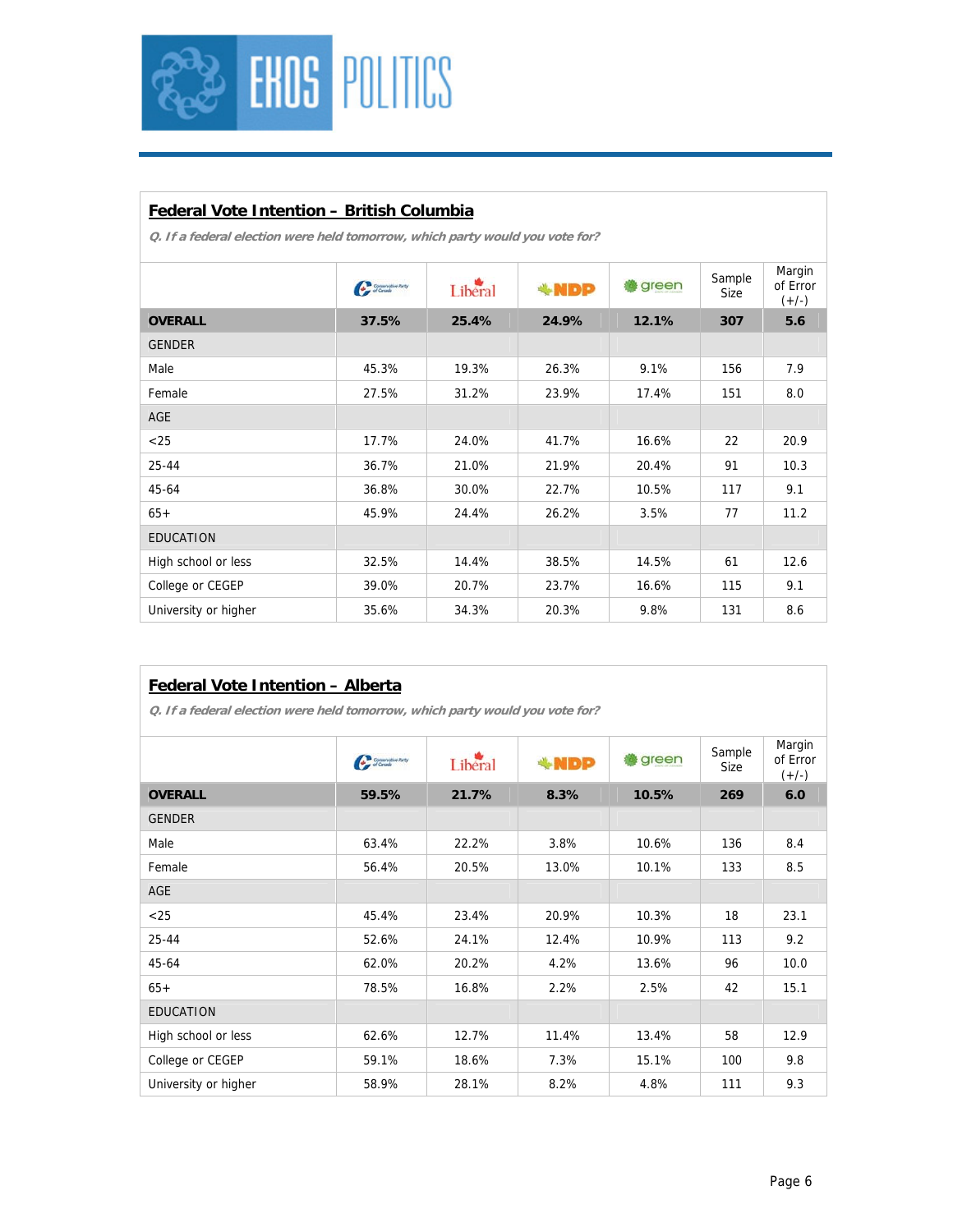

#### **Federal Vote Intention – Saskatchewan/Manitoba**

|                      | $C_{\ell}$ Standards | Liberal | $*NDP$ | green | Sample<br>Size | Margin<br>of Error<br>$(+/-)$ |
|----------------------|----------------------|---------|--------|-------|----------------|-------------------------------|
| <b>OVERALL</b>       | 54.1%                | 16.7%   | 22.6%  | 6.6%  | 181            | 7.3                           |
| <b>GENDER</b>        |                      |         |        |       |                |                               |
| Male                 | 55.5%                | 18.6%   | 15.6%  | 10.2% | 79             | 11.0                          |
| Female               | 53.5%                | 14.7%   | 27.8%  | 4.0%  | 102            | 9.7                           |
| AGE                  |                      |         |        |       |                |                               |
| $<$ 25               | 38.3%                | 28.2%   | 28.3%  | 5.1%  | 15             | 25.3                          |
| $25 - 44$            | 56.0%                | 14.6%   | 18.9%  | 10.5% | 63             | 12.4                          |
| $45 - 64$            | 61.6%                | 13.3%   | 21.6%  | 3.5%  | 64             | 12.3                          |
| $65+$                | 47.3%                | 21.4%   | 22.3%  | 9.0%  | 39             | 15.7                          |
| <b>EDUCATION</b>     |                      |         |        |       |                |                               |
| High school or less  | 62.1%                | 8.7%    | 19.5%  | 9.6%  | 48             | 14.1                          |
| College or CEGEP     | 66.9%                | 10.8%   | 19.8%  | 2.5%  | 75             | 11.3                          |
| University or higher | 32.6%                | 30.8%   | 25.0%  | 11.5% | 58             | 12.9                          |

| <b>Federal Vote Intention - Ontario</b>                                      |                          |         |        |       |                |                               |  |  |  |
|------------------------------------------------------------------------------|--------------------------|---------|--------|-------|----------------|-------------------------------|--|--|--|
| O. If a federal election were held tomorrow, which party would you vote for? |                          |         |        |       |                |                               |  |  |  |
|                                                                              | <b>Car Strange Party</b> | Libéral | $*NDP$ | green | Sample<br>Size | Margin<br>of Error<br>$(+/-)$ |  |  |  |
| <b>OVERALL</b>                                                               | 41.8%                    | 31.6%   | 14.1%  | 12.5% | 1054           | 3.0                           |  |  |  |
| <b>GENDER</b>                                                                |                          |         |        |       |                |                               |  |  |  |
| Male                                                                         | 45.4%                    | 29.3%   | 12.4%  | 12.9% | 502            | 4.4                           |  |  |  |
| Female                                                                       | 38.3%                    | 33.5%   | 15.9%  | 12.3% | 552            | 4.2                           |  |  |  |
| AGE                                                                          |                          |         |        |       |                |                               |  |  |  |
| $<$ 25                                                                       | 26.4%                    | 27.5%   | 16.8%  | 29.2% | 90             | 10.3                          |  |  |  |
| 25-44                                                                        | 36.6%                    | 31.2%   | 17.7%  | 14.5% | 371            | 5.1                           |  |  |  |
| 45-64                                                                        | 43.2%                    | 35.0%   | 11.6%  | 10.1% | 387            | 5.0                           |  |  |  |
| $65+$                                                                        | 57.4%                    | 27.3%   | 10.6%  | 4.6%  | 206            | 6.8                           |  |  |  |
| <b>EDUCATION</b>                                                             |                          |         |        |       |                |                               |  |  |  |
| High school or less                                                          | 39.8%                    | 25.3%   | 20.1%  | 14.7% | 249            | 6.2                           |  |  |  |
| College or CEGEP                                                             | 45.8%                    | 26.6%   | 15.8%  | 11.8% | 328            | 5.4                           |  |  |  |
| University or higher                                                         | 40.2%                    | 38.0%   | 9.9%   | 12.0% | 476            | 4.5                           |  |  |  |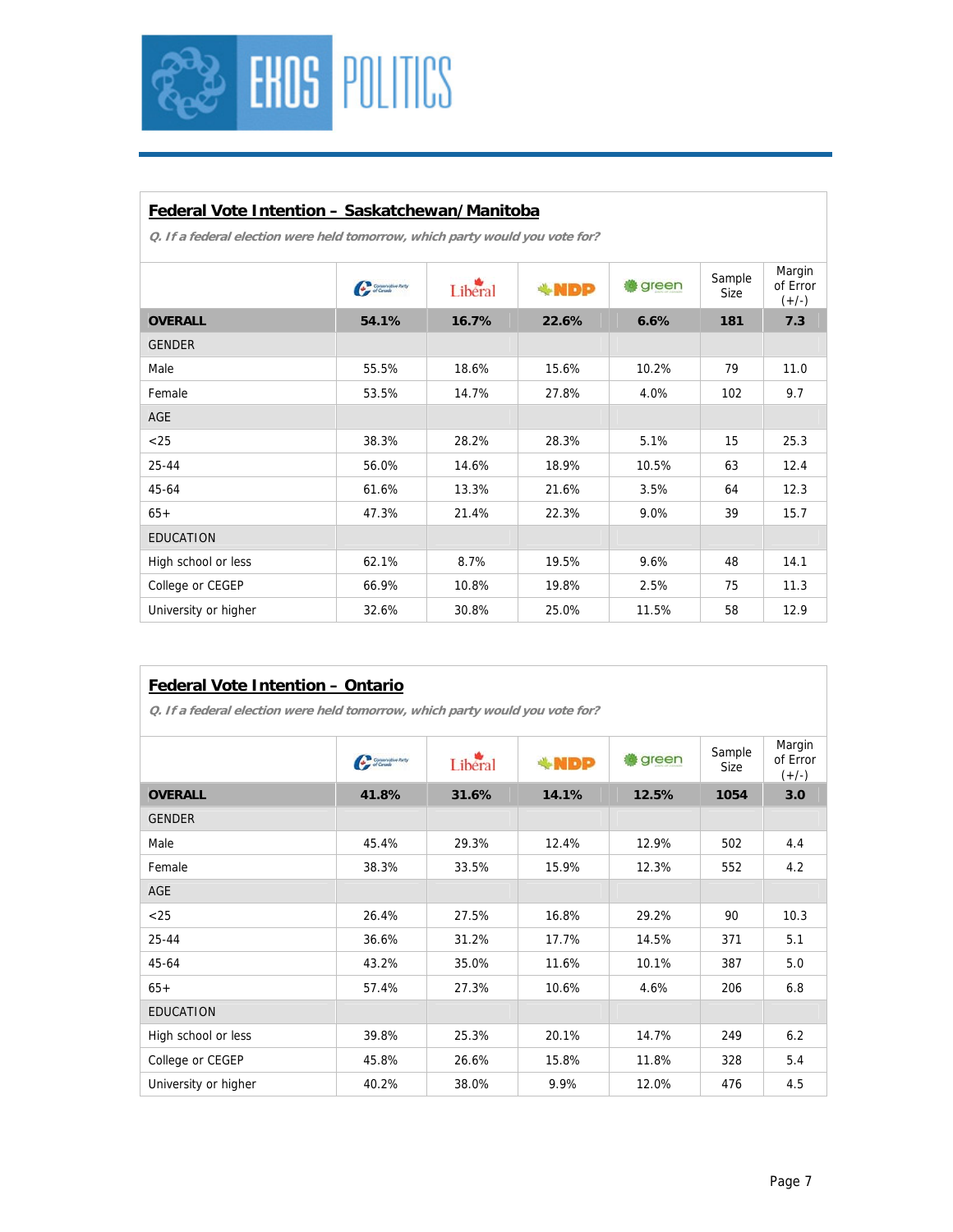

# **Federal Vote Intention – Quebec**

**Q. If a federal election were held tomorrow, which party would you vote for?** 

|                      | $C_{\ell}$ Standard Refs. | Liberal | $+NDP$ | green | <b>S' BLOC</b> | Sample<br>Size | Margin<br>of Error<br>$(+/-)$ |
|----------------------|---------------------------|---------|--------|-------|----------------|----------------|-------------------------------|
| <b>OVERALL</b>       | 23.1%                     | 23.1%   | 8.0%   | 10.0% | 35.8%          | 773            | 3.5                           |
| <b>GENDER</b>        |                           |         |        |       |                |                |                               |
| Male                 | 27.2%                     | 20.3%   | 6.4%   | 9.8%  | 36.3%          | 371            | 5.1                           |
| Female               | 20.9%                     | 26.7%   | 8.7%   | 8.7%  | 35.0%          | 402            | 4.9                           |
| AGE                  |                           |         |        |       |                |                |                               |
| $<$ 25               | 8.8%                      | 22.3%   | 11.9%  | 23.1% | 33.9%          | 100            | 9.8                           |
| 25-44                | 23.7%                     | 20.0%   | 10.4%  | 7.9%  | 38.0%          | 287            | 5.8                           |
| 45-64                | 25.5%                     | 23.3%   | 4.3%   | 7.8%  | 39.0%          | 255            | 6.1                           |
| $65+$                | 31.0%                     | 31.3%   | 5.7%   | 5.9%  | 26.1%          | 131            | 8.6                           |
| <b>EDUCATION</b>     |                           |         |        |       |                |                |                               |
| High school or less  | 26.5%                     | 17.9%   | 5.5%   | 10.0% | 40.1%          | 235            | 6.4                           |
| College or CEGEP     | 25.5%                     | 27.7%   | 7.0%   | 10.2% | 29.7%          | 256            | 6.1                           |
| University or higher | 20.6%                     | 24.6%   | 9.8%   | 7.8%  | 37.2%          | 282            | 5.8                           |

### **Federal Vote Intention – Atlantic Canada**

|                      | <b>Car Sympative Party</b> | Liberal | <b>*NDP</b> | green | Sample<br>Size | Margin<br>of Error<br>$(+/-)$ |
|----------------------|----------------------------|---------|-------------|-------|----------------|-------------------------------|
| <b>OVERALL</b>       | 32.0%                      | 36.6%   | 22.4%       | 9.0%  | 195            | 7.0                           |
| <b>GENDER</b>        |                            |         |             |       |                |                               |
| Male                 | 33.5%                      | 37.3%   | 23.2%       | 6.0%  | 93             | 10.2                          |
| Female               | 29.6%                      | 36.1%   | 22.0%       | 12.3% | 102            | 9.7                           |
| <b>AGE</b>           |                            |         |             |       |                |                               |
| < 25                 | 0.0%                       | 49.4%   | 31.9%       | 18.8% | 16             | 24.5                          |
| $25 - 44$            | 35.5%                      | 28.8%   | 25.5%       | 10.3% | 68             | 11.9                          |
| 45-64                | 38.7%                      | 36.1%   | 17.4%       | 7.8%  | 73             | 11.5                          |
| $65+$                | 29.7%                      | 46.9%   | 21.0%       | 2.4%  | 38             | 15.9                          |
| <b>EDUCATION</b>     |                            |         |             |       |                |                               |
| High school or less  | 27.5%                      | 37.6%   | 18.8%       | 16.0% | 60             | 12.7                          |
| College or CEGEP     | 36.8%                      | 28.6%   | 29.0%       | 5.6%  | 74             | 11.4                          |
| University or higher | 29.5%                      | 45.2%   | 18.8%       | 6.5%  | 61             | 12.6                          |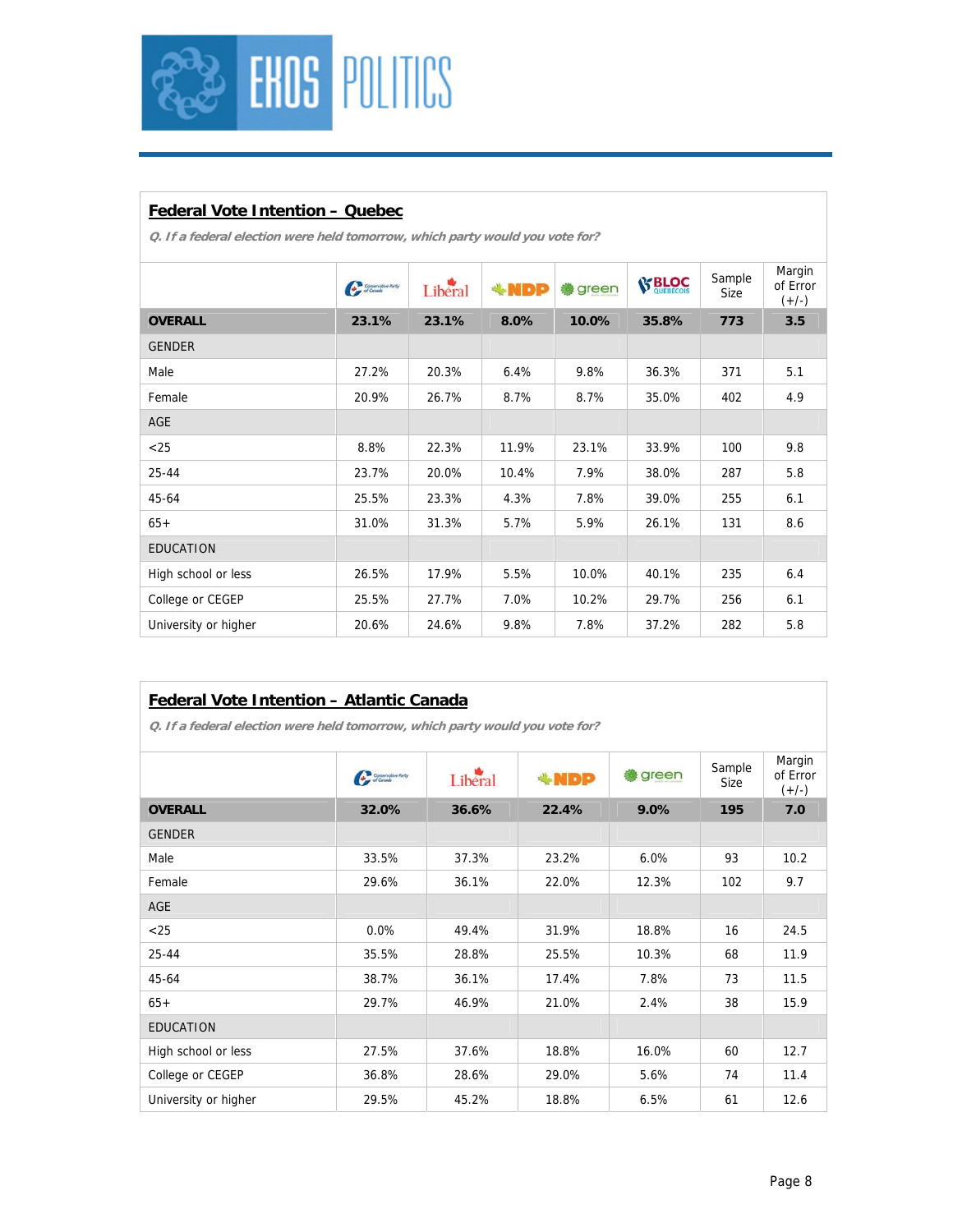

# **Preferred Election Outcome**

**Q. Which of the following potential outcomes of the next federal election do you think would be BEST?** 

|                               | Minority  | Majority  | Minority  | Majority  | None of   | Sample | Margin<br>of Error |
|-------------------------------|-----------|-----------|-----------|-----------|-----------|--------|--------------------|
|                               | LPC gov't | LPC gov't | CPC gov't | CPC gov't | the above | Size   | $(+/-)$            |
| <b>NATIONALLY</b>             | 14%       | 21%       | 9%        | 30%       | 26%       | 3270   | 1.7                |
| <b>REGION</b>                 |           |           |           |           |           |        |                    |
| British Columbia              | 14%       | 19%       | 7%        | 30%       | 30%       | 356    | 5.2                |
| Alberta                       | 10%       | 16%       | 10%       | 47%       | 17%       | 314    | 5.5                |
| Saskatchewan/Manitoba         | 13%       | 11%       | 11%       | 40%       | 25%       | 238    | 6.4                |
| Ontario                       | 14%       | 23%       | 9%        | 32%       | 22%       | 1234   | 2.8                |
| Quebec                        | 14%       | 23%       | 11%       | 19%       | 33%       | 896    | 3.3                |
| Atlantic Canada               | 14%       | 24%       | 8%        | 26%       | 29%       | 232    | 6.4                |
| <b>GENDER</b>                 |           |           |           |           |           |        |                    |
| Male                          | 15%       | 20%       | 10%       | 35%       | 21%       | 1533   | 2.5                |
| Female                        | 12%       | 23%       | 9%        | 26%       | 30%       | 1737   | 2.4                |
| AGE                           |           |           |           |           |           |        |                    |
| $<$ 25                        | 15%       | 24%       | 10%       | 16%       | 35%       | 337    | 5.3                |
| $25 - 44$                     | 13%       | 21%       | 9%        | 28%       | 29%       | 1168   | 2.9                |
| 45-64                         | 13%       | 21%       | 10%       | 32%       | 24%       | 1158   | 2.9                |
| $65+$                         | 14%       | 22%       | 9%        | 39%       | 16%       | 607    | 4.0                |
| <b>EDUCATION</b>              |           |           |           |           |           |        |                    |
| High school or less           | 11%       | 17%       | 10%       | 29%       | 34%       | 904    | 3.3                |
| College or CEGEP              | 11%       | 19%       | 9%        | 34%       | 28%       | 1098   | 3.0                |
| University or higher          | 17%       | 27%       | 9%        | 28%       | 19%       | 1267   | 2.8                |
| <b>CURRENT VOTE INTENTION</b> |           |           |           |           |           |        |                    |
| Conservative Party of Canada  | 3%        | 4%        | 11%       | 78%       | 4%        | 1066   | 3.0                |
| Liberal Party of Canada       | 27%       | 60%       | 5%        | 3%        | 5%        | 752    | 3.6                |
| <b>NDP</b>                    | 16%       | 16%       | 10%       | 9%        | 50%       | 392    | 5.0                |
| <b>Green Party</b>            | 19%       | 15%       | 8%        | 8%        | 50%       | 296    | 5.7                |
| <b>Bloc Québécois</b>         | 17%       | 13%       | 14%       | 9%        | 47%       | 273    | 5.9                |
| Undecided                     | 8%        | 8%        | 9%        | 10%       | 65%       | 383    | 5.0                |